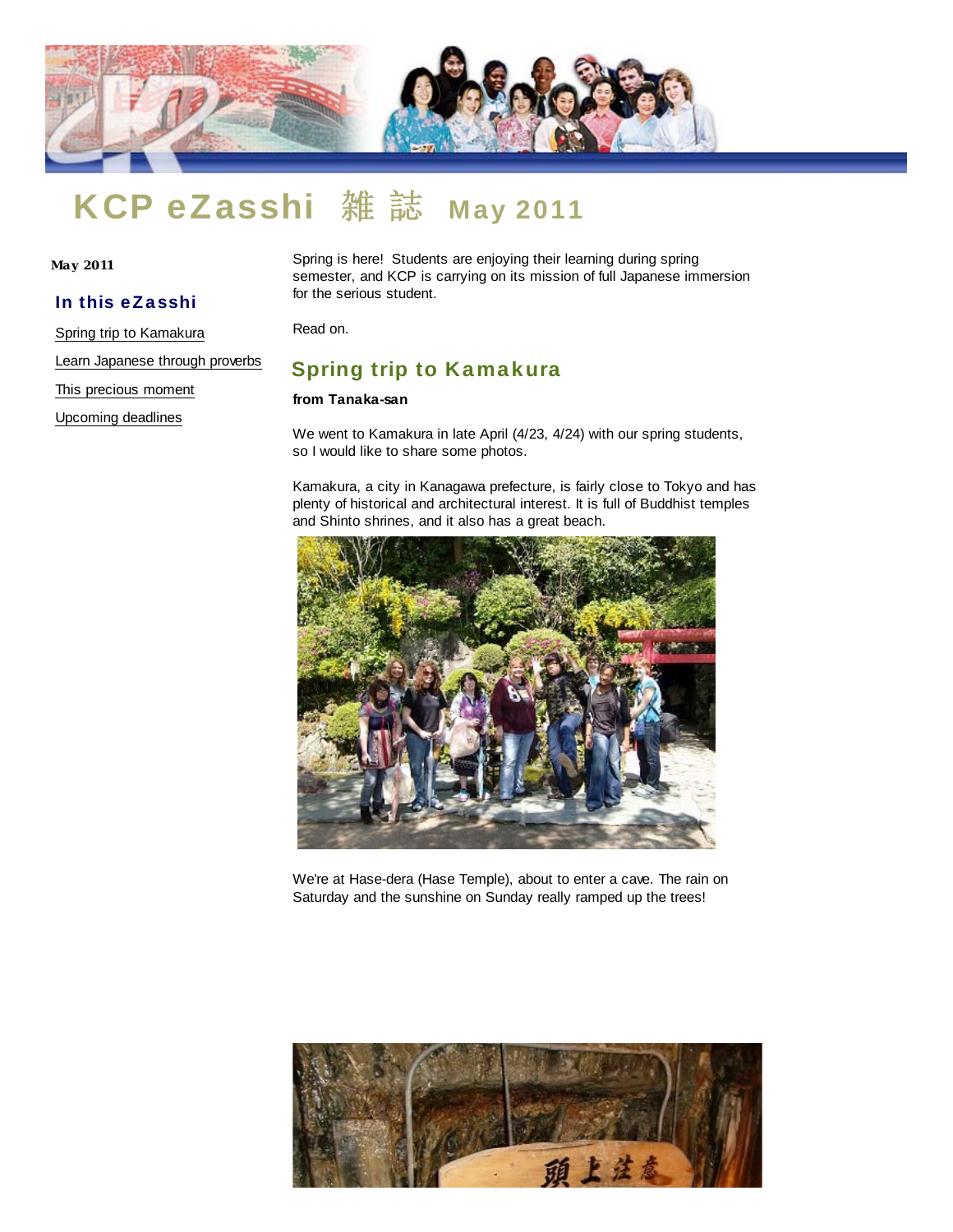

Inside Benten-Kutsu (a cave that commemorates the Benzaiten goddess) in Hase-dera. It is narrow, with low ceilings, so the tall U.S. students need to crouch down.



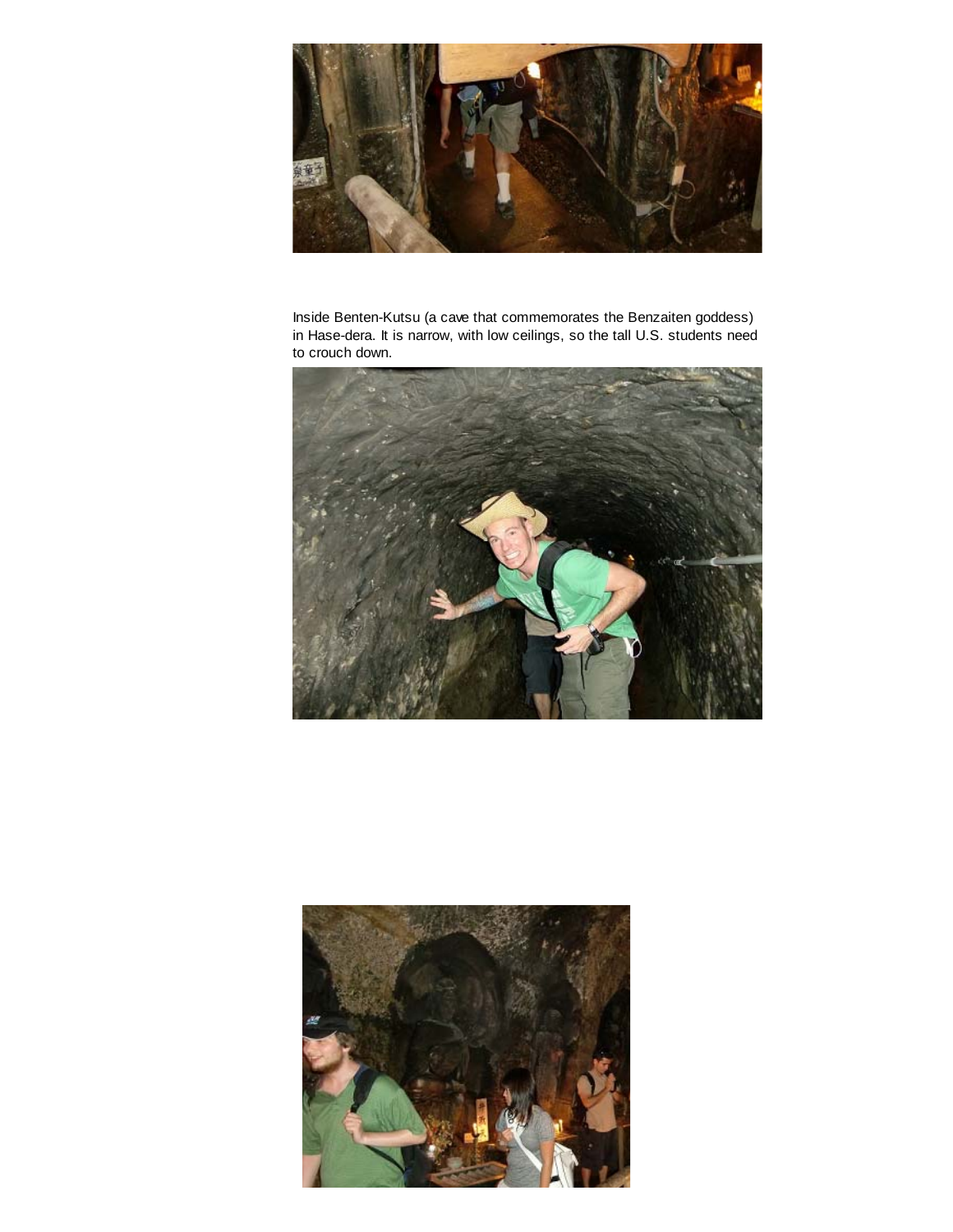

In front of Kamakura Daibutsu (the Great Buddha statue in Kamakura). Students said that they saw many American tourists on-site and they are happy for that.



Obama-ccha ice cream--interesting flavors.



Ice cream shops in the Hase area that sell Maccha green tea ice cream call the ice cream flavor "Obamaccha," since President Obama visited Kamakura and enjoyed the ice cream. Green tea? Sweet potato? Some  $\epsilon$  is in its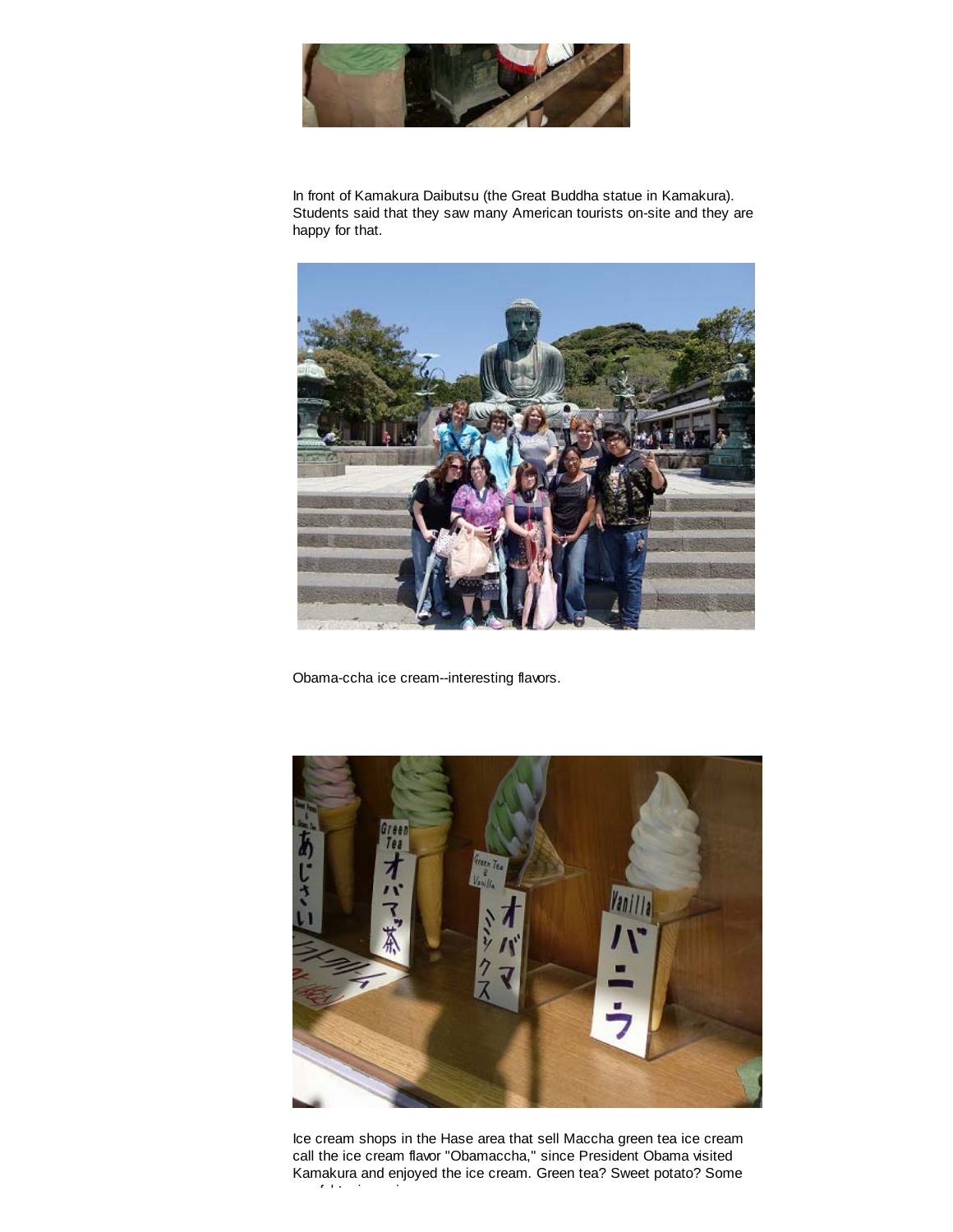careful tasing going on.



Gathering his nerve before trying the green tea and vanilla. Obamaccha ice cream . . . probably Mr. Obama did not imagine this coming.



Sunday's Enoshima island. Up the hill is the shrine; there is a long line of people waiting to pray.



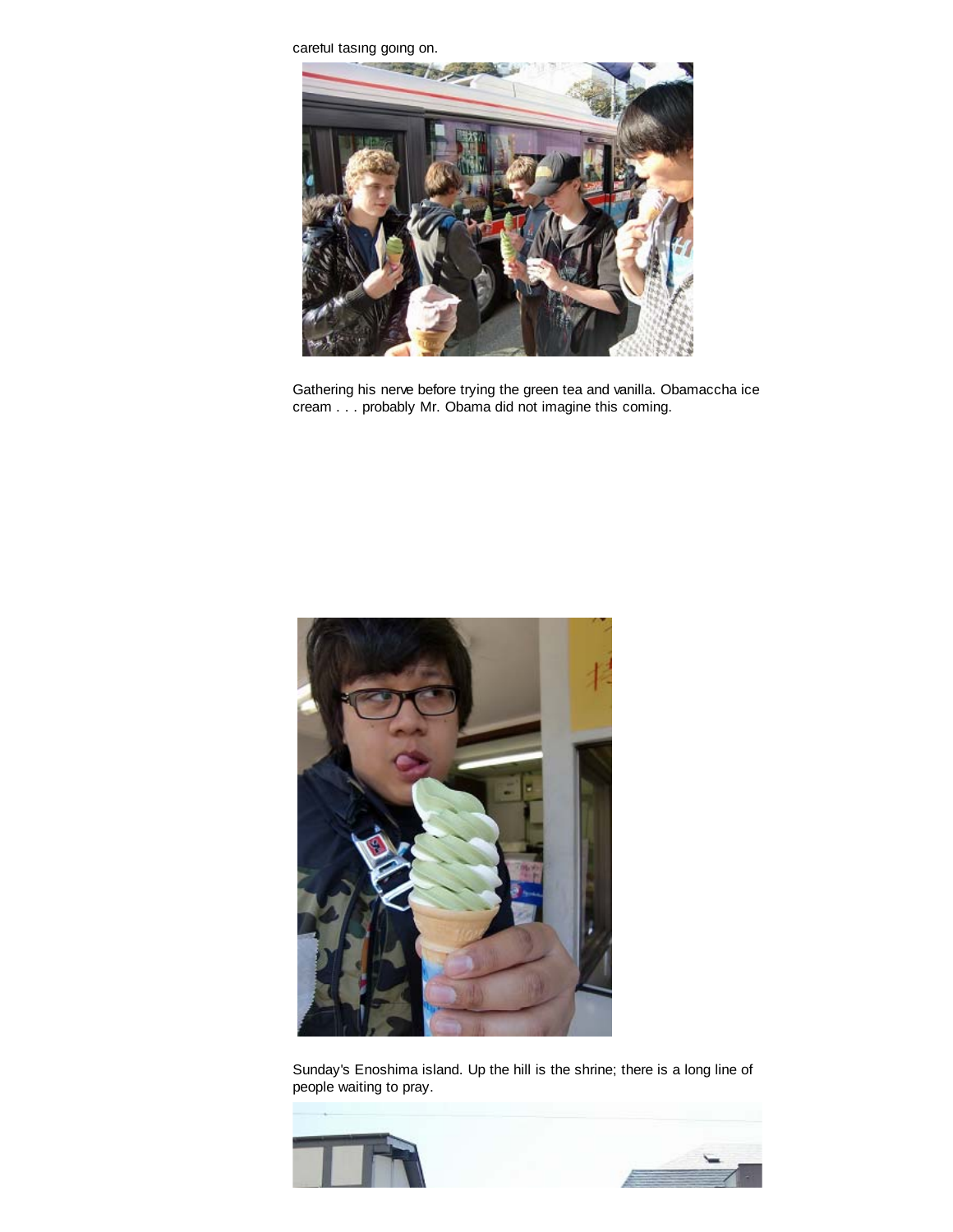

Very, very crowded, with lots of tourists. It was fine weather, so no wonder.



#### The KCP Program

**KCP International USA** PO Box 28028 Bellingham, Washington 98228-0028



# Learn Japanese through proverbs

### 花よりだんご

Romaji: Hana yori dango

Literally: Dumplings over flowers.

Meaning: The person to whom it is directed prefers practical gain to aesthetics.

Kana practice sheets at www.kcpinternational.com/program/intensive\_program.html (scroll down).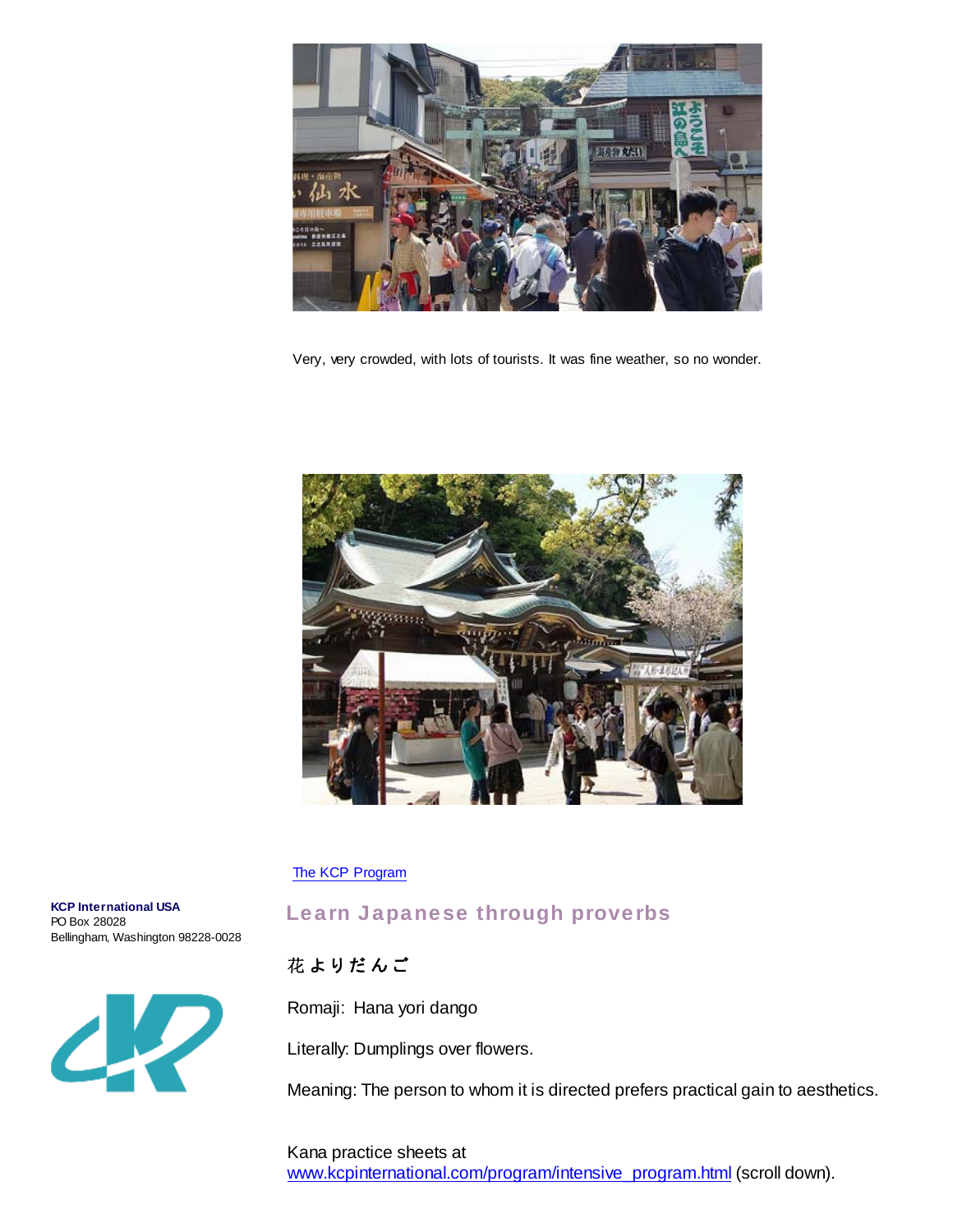#### This precious moment

The Japanese people are picking up from the Tohoku earthquake of mid-March, and its related disasters, in northeast Japan. We are very happy to be able to report that no KCP students were even injured in any way. The KCP Tokyo staff were consistently stellar in their support of the KCP students. From accompanying students to their Tokyo homes to offering temporary lodging at the school to procuring food, the KCP staff was a beacon of calm and care.

From late March to the present, KCP has informed its students, families, and others concerned through its ongoing blog site. The news has migrated from that blog site to the new KCP news site. For updates on breaking news in Japan, check the news site regularly; and for events, background, viewpoints, and fun related to KCP, check the blog site.

The immediate danger diminishes with every day, and now there is just the task of rebuilding in the northeast and continuing with life, in the rest of the country. The Japanese people show remarkable resilience and energy in the aftermath of this tragedy. We salute them and wish them the very best during the recovery.

If you would like to contribute to the recovery effort, we suggest the American Red Cross.

## Upcoming program deadlines

Change is in the air. Breathe it in and transform your Japanese!

It's not too late! Deadline for the 2011 Fall term is **June 8**.

The Fall session runs October 6 to December 22, 2011

Sign up for an autumn whirlwind of Japanese in Tokyo.